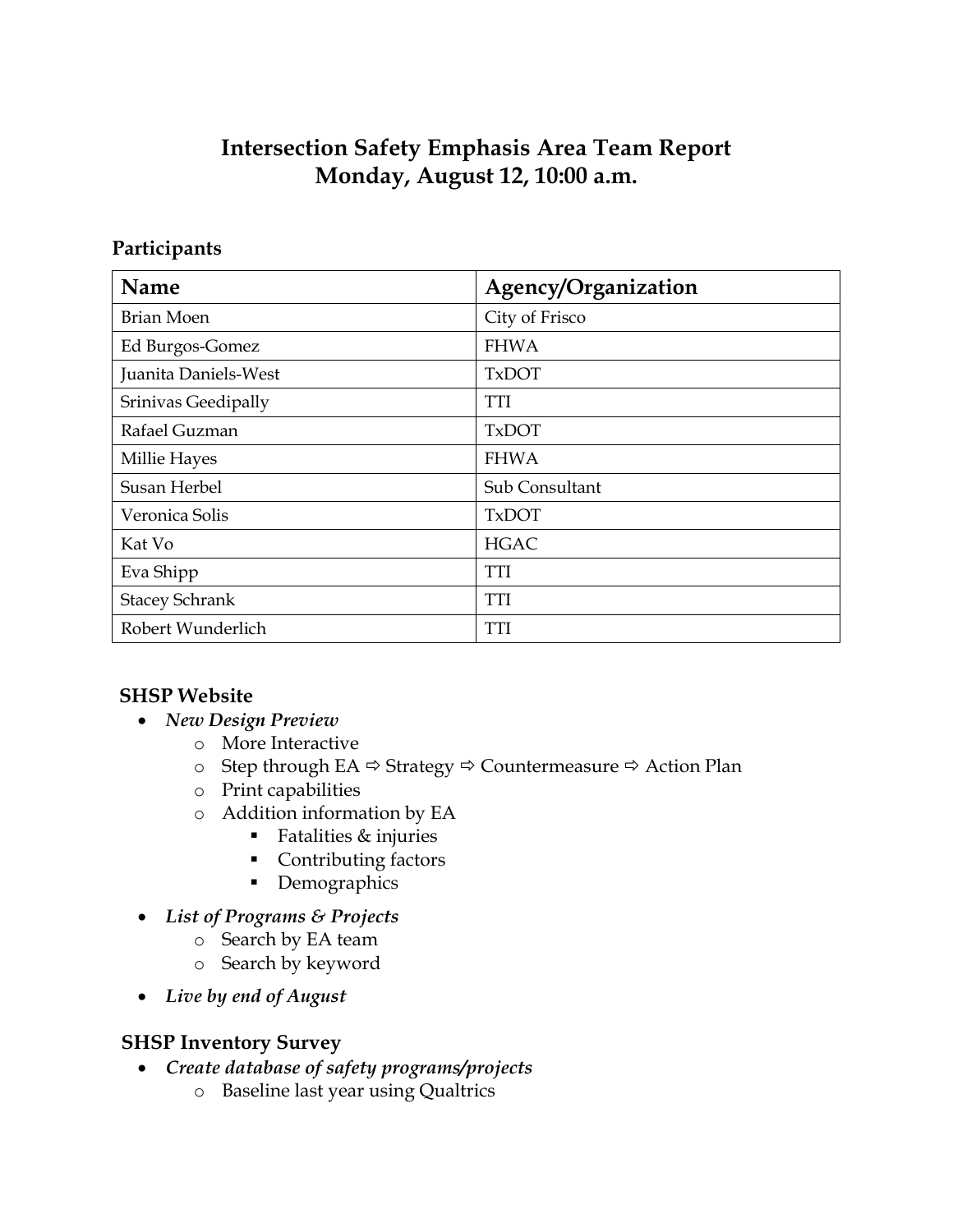- o Shorter update survey
- o Distribution
	- **Emailed out to approximately 2,000 people July 18, 2019**
	- SHSP Website "Tell Us What You're Doing" <https://www.texasshsp.com/tell-us-what-youre-doing/>
	- One Day Forums and other events
	- EA members distribute to other stakeholders
- o Submission
	- One page per program
	- Return to [s-schrank@tti.tamu.edu](mailto:s-schrank@tti.tamu.edu)

## **Traffic Safety Calendar**

- *List of traffic safety related events*
	- o Campaigns
	- o Coalition meetings
	- o Conferences
	- o Forums
	- o Training opportunities
- *Submission*
	- o Email to [s-schrank@tti.tamu.edu](mailto:s-schrank@tti.tamu.edu)
	- o Eventually able to enter on SHSP website

# **One-Day Emphasis Area Forums**

- *Roadway Departures*
	- o Wednesday, August 14; 1:00 PM 5:00 PM
	- o TTI Headquarters (RELLIS)
		- **1111 RELLIS Parkway**
		- **Bryan, TX 77807**
	- o Map <https://tti.tamu.edu/facilities/maps/bryan-college-station/#rellis>
	- o Register here: <https://conta.cc/2SBjnAf>
- *Distracted Driving*
	- o Thursday, August 15; 1:00 PM 5:00 PM
	- o TTI Headquarters (RELLIS)
		- **1111 RELLIS Parkway**
		- Bryan, TX 77807
	- o Map <https://tti.tamu.edu/facilities/maps/bryan-college-station/#rellis>
	- o Register here: <https://conta.cc/2SBjnAf>

### • *Texas Pedestrian Safety Forum*

- o Thursday, August 22; 8:00 AM 5:00 PM
- o Norris Conference Center
	- 2525 W. Anderson Lane # 365